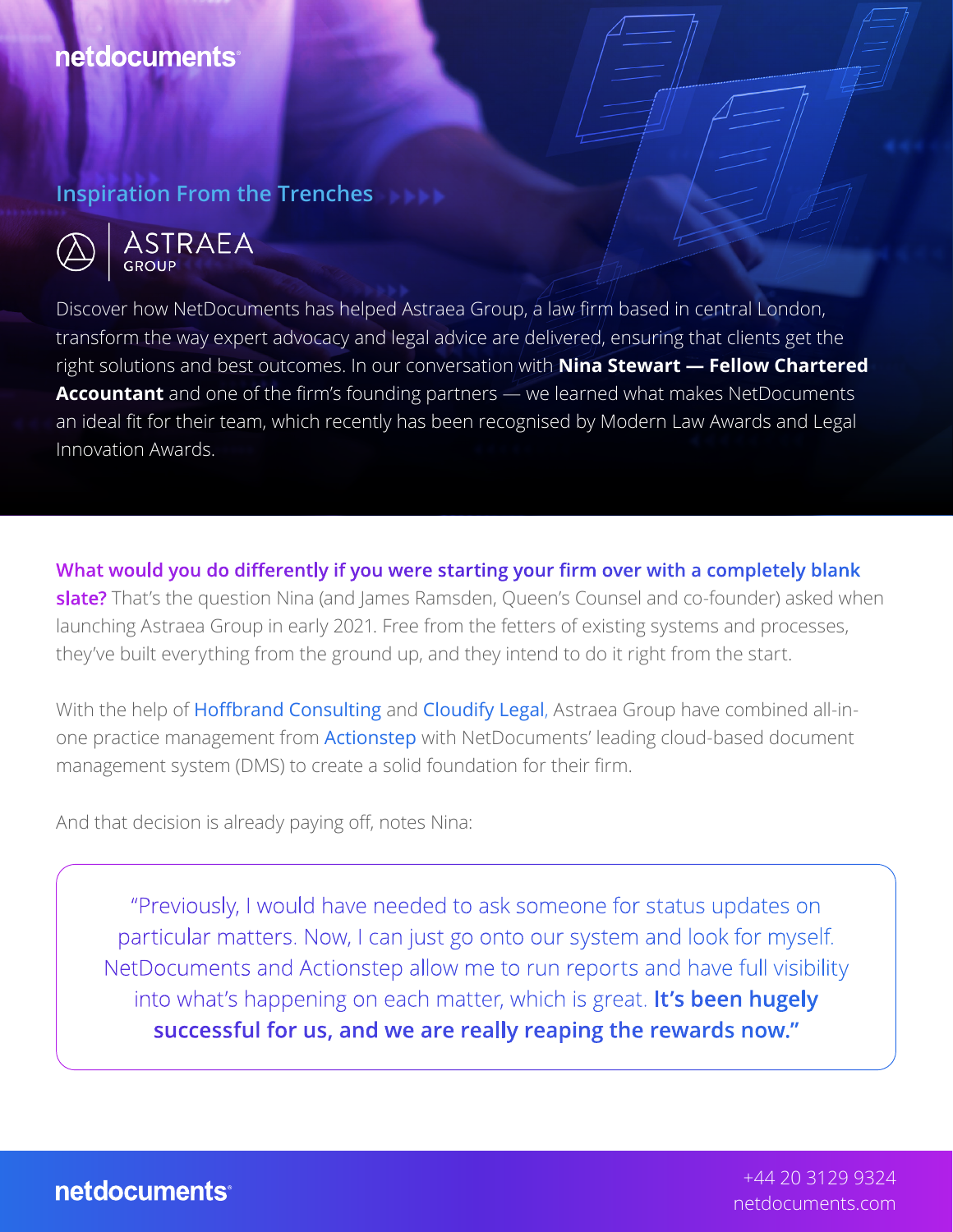## **See Everything in One Place**

As a Fellow of the Institute of Chartered Accountants in England & Wales and a Chartered Tax Advisor, it's no surprise that Nina cares about the details. Having visibility across the firm is crucial to their success — and peace of mind.

Fortunately, with the integration of Actionstep and NetDocuments, Nina can easily keep tabs on all open matters without switching between tools or windows. Everything she needs is all in one place. Nina explains:

"We wanted to have a system that would allow us to see all matter details effectively, and the combination of Actionstep and NetDocuments has accomplished that. **We have one place where we can see everything related to a matter** — the time recording, the billing, and all the documents and emails associated with that matter. It's a robust, efficient system."

### **A System that Grows with You**

It's clear that Astraea Group has big goals for the future, and they're not going to let software limitations get in the way of their growth. That's one of the reasons they chose NetDocuments. The platform can scale to fit any size, from boutique firms to expansive global teams, which ensures they're future-proof.

"We wanted a solution that was right for the size of business we are now and one that could **grow with us, so we wouldn't have to change systems** in a year or two," recalls Nina.

#### **Find What You Need, When You Need It**

One issue with other document management systems can be the ability for users to create their own folders and sub-folders. If someone else is trying to look at a matter folder after an individual has added folders, it can be difficult to follow the logic and find what is needed.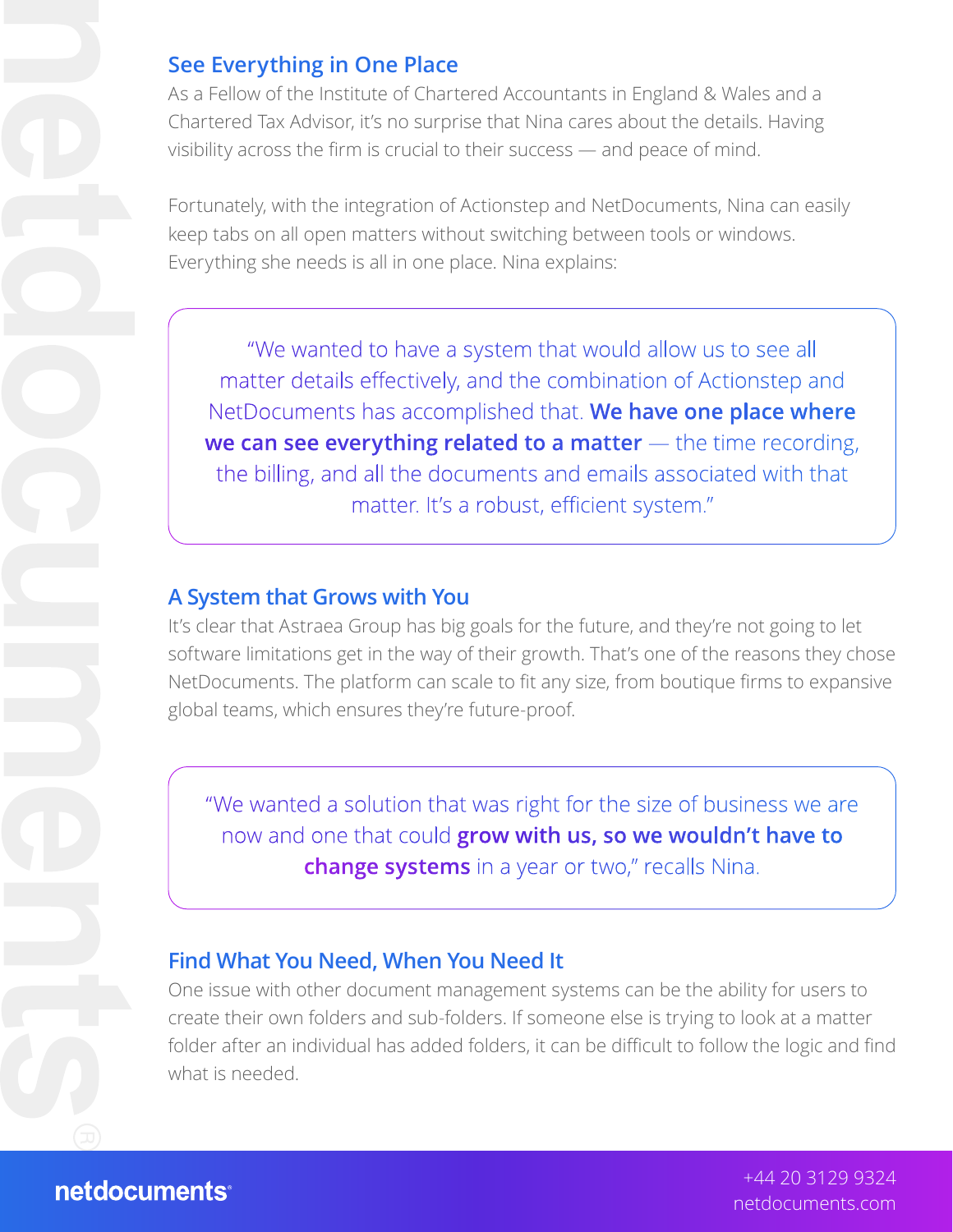NetDocuments prevents that problem with templated folder structures (and strong search capabilities). In addition to keeping everything consistent across matters, Astraea Group has also found that it forces fee earners into the discipline of saving things in the right place. As Nina put it:

"One of the things that is really great about NetDocuments is that you have a cabinet structure that you can design and set per matter and replicate across every matter. **So if you're going to look at a matter someone else has been working on, you know where to go and find what you need.** You know where to find the engagement letters, the witness statements, everything related to the matter — because it's the same structure for every single matter.

# **Maximise Efficiency and Flexibility**

You wouldn't think starting a law firm in the midst of a global pandemic would present an advantage, but it has for Astraea Group. The team has known from the start that flexibility and anywhere access would be non-negotiable, so it's no wonder the firm selected NetDocuments as their DMS. As a true cloud solution, NetDocuments offers the best in flexibility and efficiency without compromising on security or compliance. Nina explains:

"We are working in a sort of hybrid way where we're partly in the office and partly from home — as many firms are post-COVID. **Having one system that allows us to see everything remotely has allowed us to effectively manage that model and be as efficient as possible.**"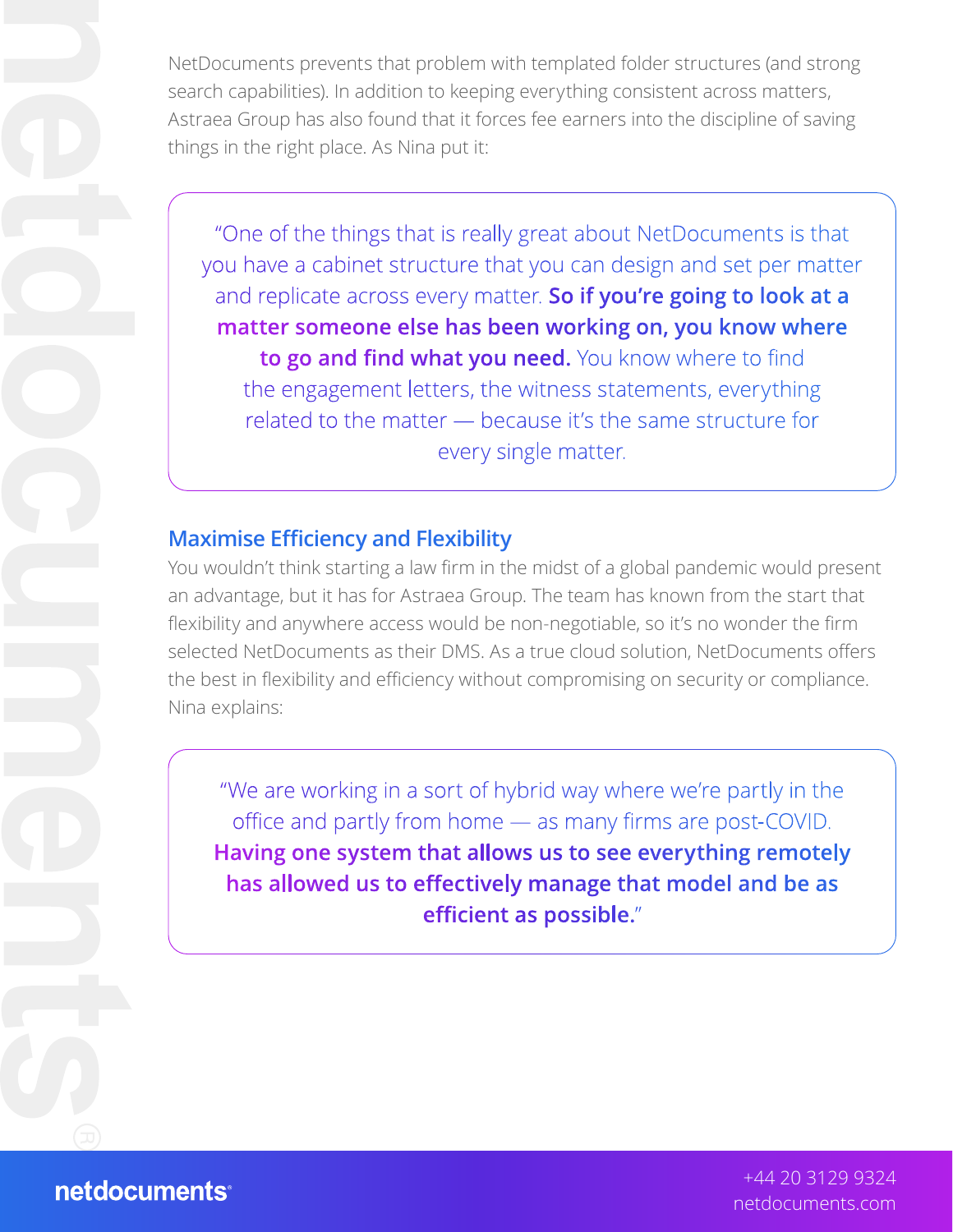# **Saving Email is Seamless**

Email communications are essential to a complete matter file, but the process of saving those important emails can be a hassle — that is, unless you have NetDocuments. For Nina and the Astraea Group team, NetDocuments has taken the pain out of saving email to the DMS. With one-click predictive filing, capturing and organizing email is seamless.

"A powerful feature of NetDocuments is that it allows you to **fully capture all of the email traffic within the matter folders in a very easy way.** You can set up the folders so when you drag something from your inbox into a folder, it automatically syncs that folder to NetDocuments. Then you're also not concerned that if someone leaves, they're leaving with all the information on their email system that you can't access. From that perspective, NetDocuments is great," says Nina.

## **Elevated Compliance and Governance**

There's no doubt about it: Nina runs a tight ship. Fortunately, NetDocuments and Actionstep make it easier for her to keep things running smoothly while ensuring no information falls into the wrong hands. Nina shares:

"One thing that's particularly important from a compliance perspective is that **NetDocuments allows us to regularly review what's still outstanding and make sure compliance and governance concerns are dealt with as soon as they come.** I can log in and see where we are in the various matters and take any necessary action. It's extremely beneficial for me running the firm.

Another useful feature of both Actionstep and NetDocuments is that you can **tailor what people see** and limit the visibility of things, which is good."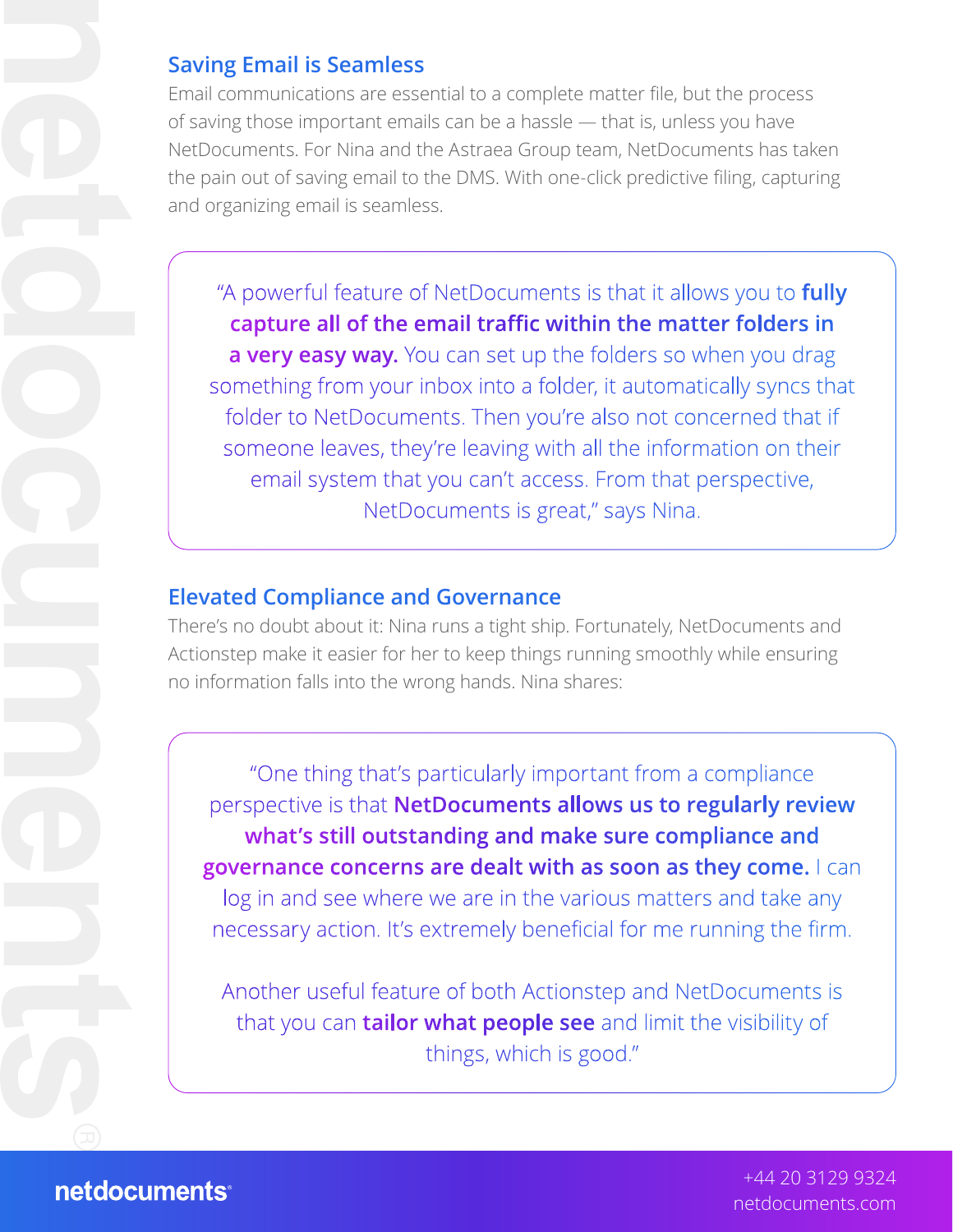#### **Streamline Your Workflows**

For many firms, having a documented process literally means having your process spelled out step-by-step in a document. It's not fancy or efficient, but it (mostly) gets the job done.

Astraea Group wanted to do better, so they created streamlined workflows using Actionstep and NetDocuments. Now, the system walks users through each step in the matter opening process and automatically populates templated documents. "You can simply click a button and it will populate things like engagement letters, client fund requests, and any other documents that you need in relation to those matters," Nina explains. Talk about a timesaver. She continues:

"Combining NetDocuments and Actionstep has allowed us to improve the workflow and the management of the workflow. **Everything is very connected and it all works really well together and saves a lot of time.** When opening a new matter, you don't have to separately go and save each document you've just created to your document management system. It all happens automatically. This has massively improved the efficiency of the matter opening process."

### **A Seamless Implementation with Experts**

The key to maximising adoption is to have a seamless implementation that keeps momentum going internally. To deliver streamlined communications, NetDocuments partner Hoffbrand Consulting and Actionstep partner Cloudify Legal worked closely together to create a single point of client contact throughout the project. Paul Hoffbrand, Director at Hoffbrand Consulting, said: "This partnership created an essential 'one stop shop' for clients, which is vital for firms with little or no internal IT expertise. It was a pleasure to work with the team at Cloudify Legal."

Regarding the implementation, Nina says:

"It's been a hugely successful implementation for us and one that we are really reaping the rewards of now."

# netdocuments